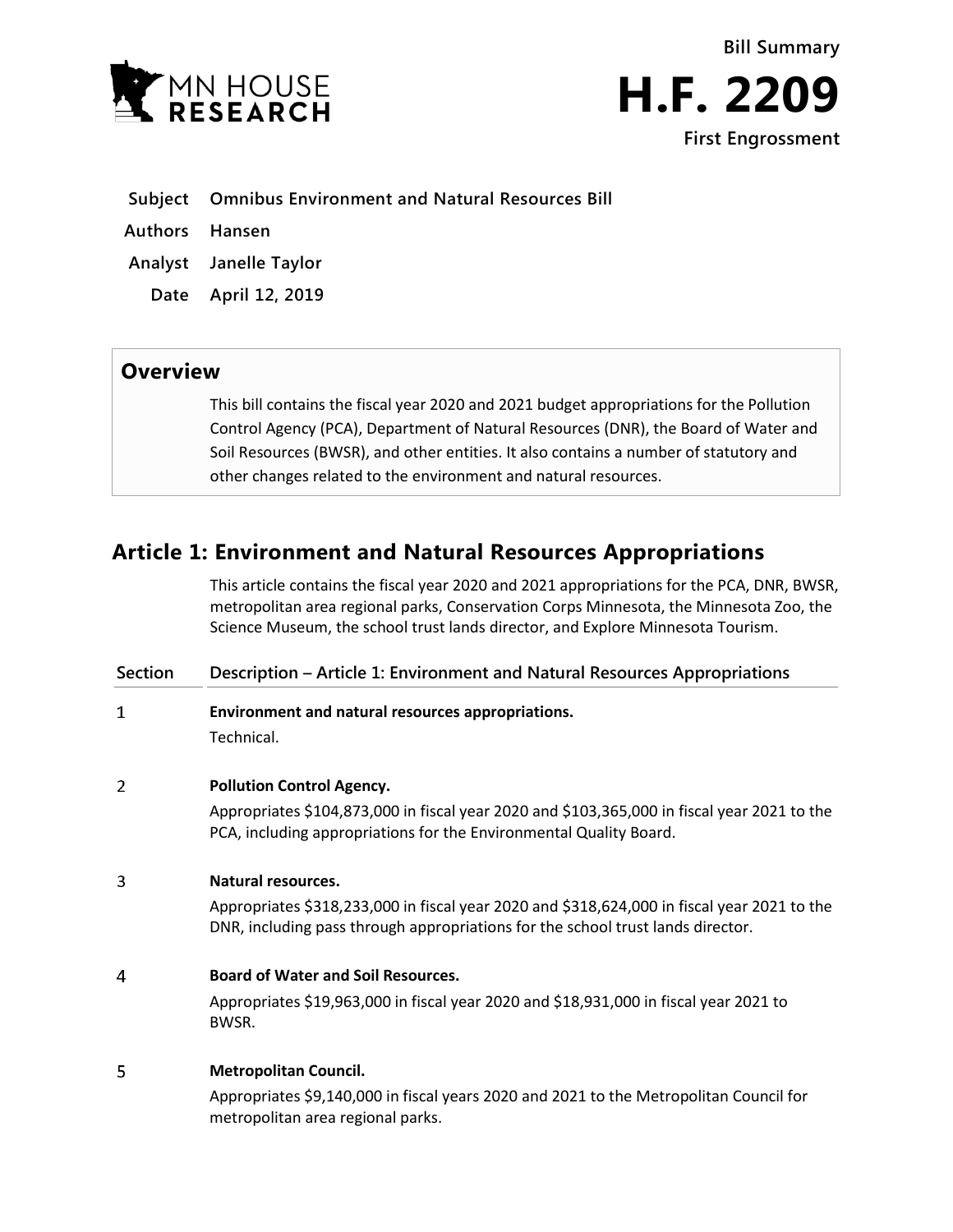## **Section Description – Article 1: Environment and Natural Resources Appropriations** 6 **Conservation Corps Minnesota.** Appropriates \$945,000 in fiscal years 2020 and 2021 for Conservation Corps Minnesota.  $\overline{7}$ **Zoological Board.** Appropriates \$10,394,000 in fiscal year 2020 and \$9,999,000 in fiscal year 2021 to the Minnesota Zoo. 8 **Science Museum.** Appropriates \$1,079,000 in fiscal years 2020 and 2021 to the Science Museum of Minnesota. 9 **Explore Minnesota Tourism.** Appropriates \$14,394,000 in fiscal year 2020 and \$14,594,000 in fiscal year 2021 to Explore Minnesota Tourism. 10 **Contingent appropriations.** Appropriates \$4,150,000 in fiscal years 2020 and 2021 to the DNR contingent on a motor fuels tax increase, and \$7,050,000 in fiscal year 2020 and \$7,650,000 in fiscal year 2021 to the PCA contingent on a solid waste management tax increase. 11 **Administration.** Extends and modifies the purposes of a previous appropriation for the school trust lands director. 12 **Administration.** Extends and modifies the purposes of a previous appropriation for the school trust lands director.

# **Article 2: Environment and Natural Resources**

This article contains a number of statutory and other provisions related to the environment and natural resources.

## **Section Description – Article 2: Environment and Natural Resources**

#### $\mathbf{1}$ **State bee.**

Establishes the rusty patched bumble bee as the official state bee.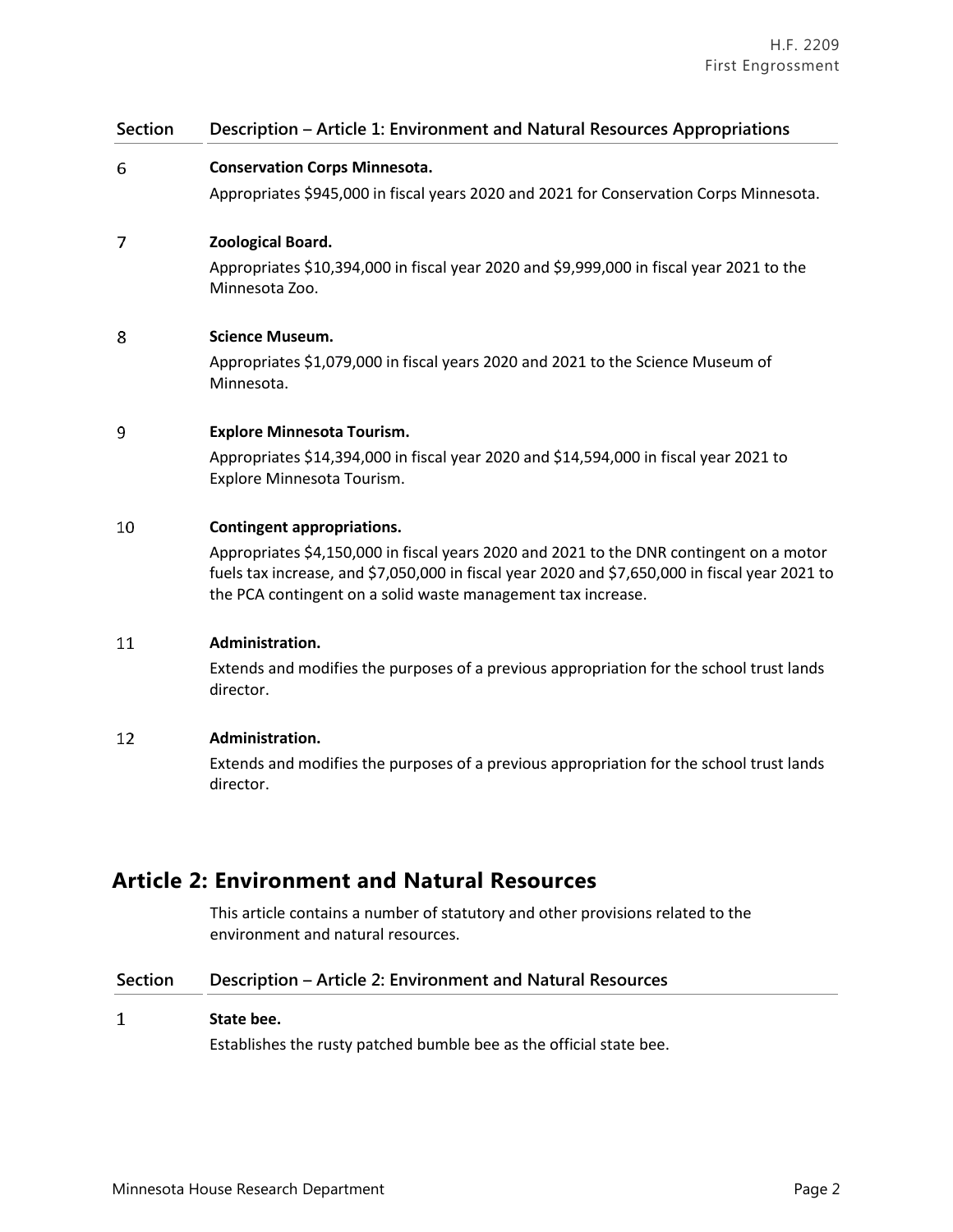#### $\overline{2}$ **Exceptions.**

Requires 40 percent of the money recovered under litigation or a settlement stemming from a violation of a permit issued by the PCA to be distributed to community health boards when the amount of money recovered is \$250,000 or more. Requires the community health board to meet with the population potentially affected by the pollution subject to the litigation and incorporate the community's concerns into a project benefiting that population.

#### 3 **Additional revenues; priority.**

Requires \$13,905,000 of any future state budget surplus to be transferred to the metropolitan landfill contingency action trust account (MLCAT).

#### $\overline{4}$ **Reimbursement.**

Increases the rate of reimbursement paid by the Minnesota Department of Agriculture (MDA) to meat processors who process hunter-harvested deer when the hunter has elected to donate the venison to charity. Under current law, this reimbursement is capped at \$70 per deer, this section would allow MDA to reimburse processors for their total reasonable and documented processing costs, within the limits of available funding.

#### 5 **Paying grant-eligible expenditures.**

Allows the DNR to pay eligible grant program expenditures made on or after the effective date of an appropriation.

#### 6 **Permanent school fund authority; reporting.**

Modifies a provision requiring that the permanent school fund (PSF) be compensated by expanding the requirement so that it applies to all management practices, policies**,** and designations that prohibit or diminish long-term economic return. Also expands how the PSF may be compensated by referring to a new provision established later in the bill that allows for leasing options in addition to exchanges or acquisitions as allowed under current law.

#### $\overline{7}$ **Rusty patched bumble bee.**

Statutorily designates the rusty patched bumble bee as a state endangered species and notes other designations, including the state bee designation under section 1 of this article. Requires the Environmental Quality Board (EQB) to coordinate efforts to protect the bee.

#### 8 **Trade in prohibited animal parts prohibited.**

**Subd. 1. Definitions.** Defines "antique," "prohibited animal part," and "sell"/"sale" for purposes of the new prohibitions. A "prohibited animal part" includes a tooth or tusk from any species of elephant, hippopotamus, mammoth,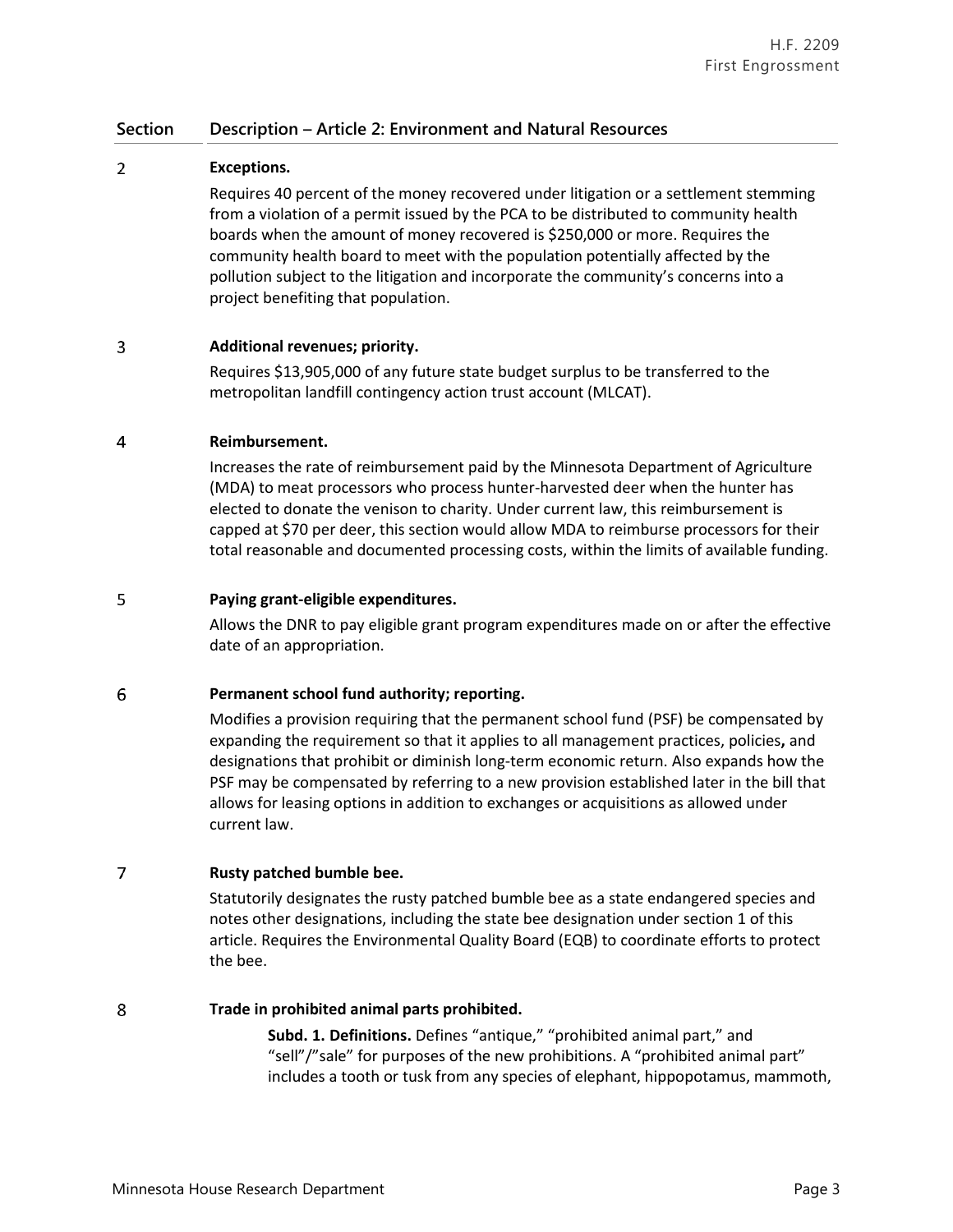mastodon, walrus, whale, or narwhal, and a horn or a piece of a horn from a rhinoceros.

**Subd. 2. Prohibition.** Prohibits a person from purchasing or selling a prohibited animal part if the person knows or should know it is a prohibited animal part.

**Subd. 3. Exceptions.** Provides an exception from the prohibition for sales/purchases that are (1) undertaken as part of law enforcement activities; (2) expressly authorized by law; (3) of an antique; (4) certain musical instruments; and (5) educational or scientific nonprofits. Also specifies that the prohibitions do not apply to the possession of a cultural artifact that contains a prohibited animal part.

**Subd. 4. Disposition of seized prohibited animal parts.** States that prohibited animal parts are forfeited to the state upon conviction and must be destroyed or given to a nonprofit for an educational or scientific purpose.

**Effective date.** The section becomes effective January 1, 2020.

#### 9 **Exemptions.**

Removes an exemption from off-highway motorcycle (OHM) registration requirements for OHMs used exclusively in organized track-racing events.

#### 10 **Purposes.**

Allows money in the off-highway motorcycle account to be used for grants to local law enforcement agencies for enforcement and public education.

#### 11 **Purposes for the account; allocation.**

Allows the DNR to establish a performance based funding formula for distributing snowmobile grants-in-aid. Provides an exception from the rulemaking process for the procedures and criteria.

#### 12 **No child left inside grant program.**

**Subd. 1. Establishment.** Requires the commissioner of natural resources to administer a program that provides grants for environmental, ecological, and other natural-resource based education and recreation programs for youth.

**Subd. 2. Eligibility.** States that public entities and private nonprofit organizations are eligible for the program.

**Subd. 3. Priorities.** Requires the commissioner to give priority to certain programs.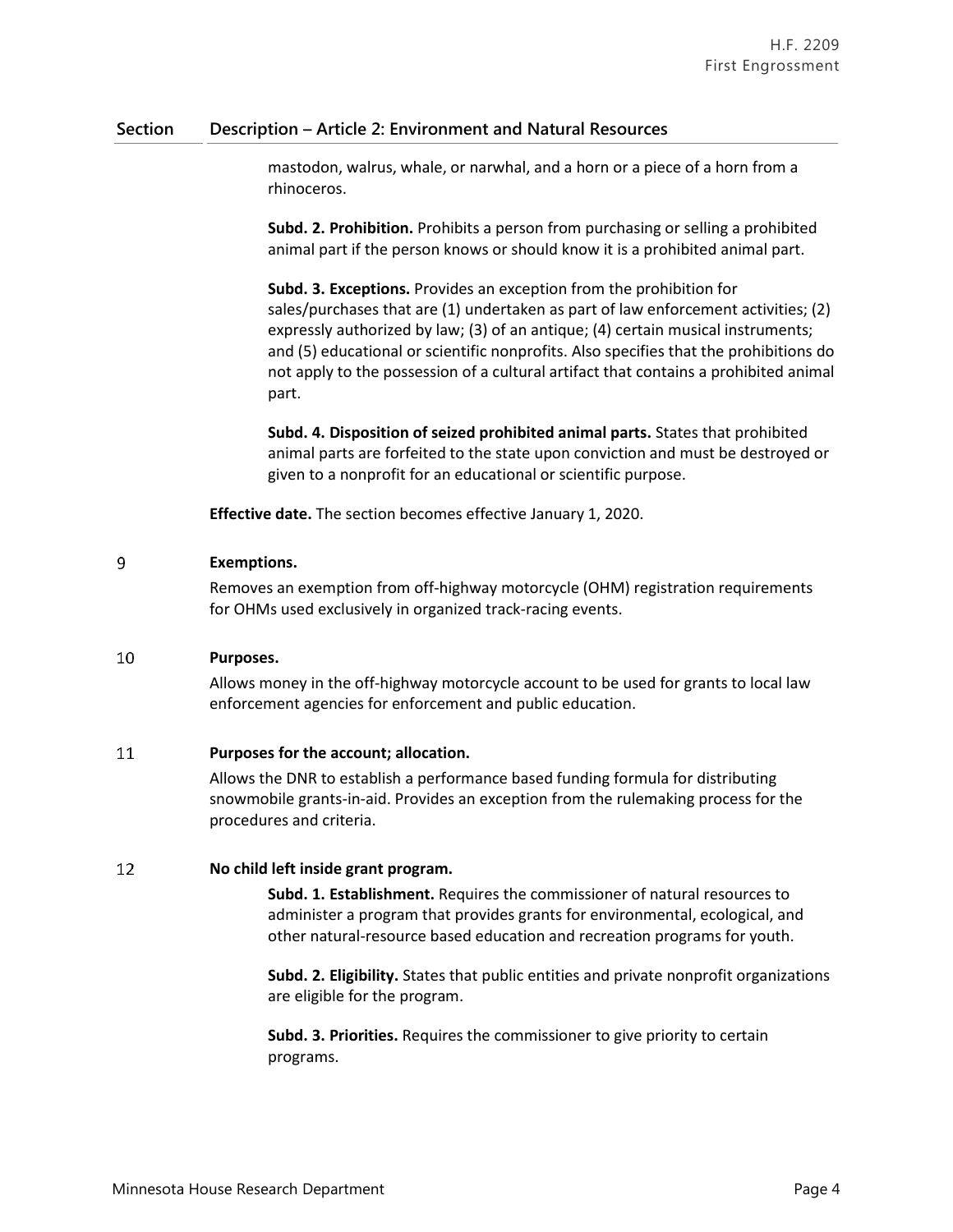#### 13 **Invasive species accounts.**

**Subd. 1. Creation.** Establishes an invasive species research account in addition to the existing invasive species account.

**Subd. 2. Receipts.** Dedicates revenues raised from the watercraft surcharge to the invasive species account (80 percent of each surcharge) and the new invasive species research account (20 percent of each surcharge).

**Subd. 3. Use of money in invasive species account.** Requires at least ten percent of each watercraft surcharge deposited into the invasive species account to be used for grants to lake associations to manage aquatic invasive plant species.

**Subd. 4. Use of money in invasive species research account.** Requires the money deposited in the invasive species research account to be used for grants to the Minnesota Aquatic Invasive Species Research Center.

#### 14 **Walter F. Mondale State Park, Pine County.**

Renames St. Croix State Park Walter F. Mondale State Park.

#### 15 **User fee; validity.**

Increases the fees for cross-country-ski passes (annual pass from \$19 to \$24, three-year pass from \$54 to \$69, and daily pass from \$5 to \$9).

#### 16 **Cross-country-ski trail grant-in-aid program.**

Allows the DNR to establish a performance based funding formula for distributing crosscountry-ski trail grants-in-aid. Provides an exception from the rulemaking process for the procedures and criteria.

#### 17 **Special use permits; fees.**

Statutorily appropriates money deposited in the natural resources fund from certain special use permit fees to the DNR.

#### 18 **Watercraft 19 feet or less.**

Increases the three-year watercraft license fees for certain watercraft 19 feet or less (general watercraft from \$27 to \$39.25, watercraft rented or leased from \$9 to \$11.25, sailboats from \$10.50 to \$15.25, personal watercraft from \$37.50 to \$54.50, and those under 17 feet (unless another fee applies) from \$18 to \$26).

#### 19 **Canoes, kayaks, sailboards, paddleboards, paddleboats, or rowing shells.**

Increases the three-year watercraft license fee for canoes, kayaks, sailboards, paddleboards, paddleboats, or rowing shells from \$10.50 to \$15.25.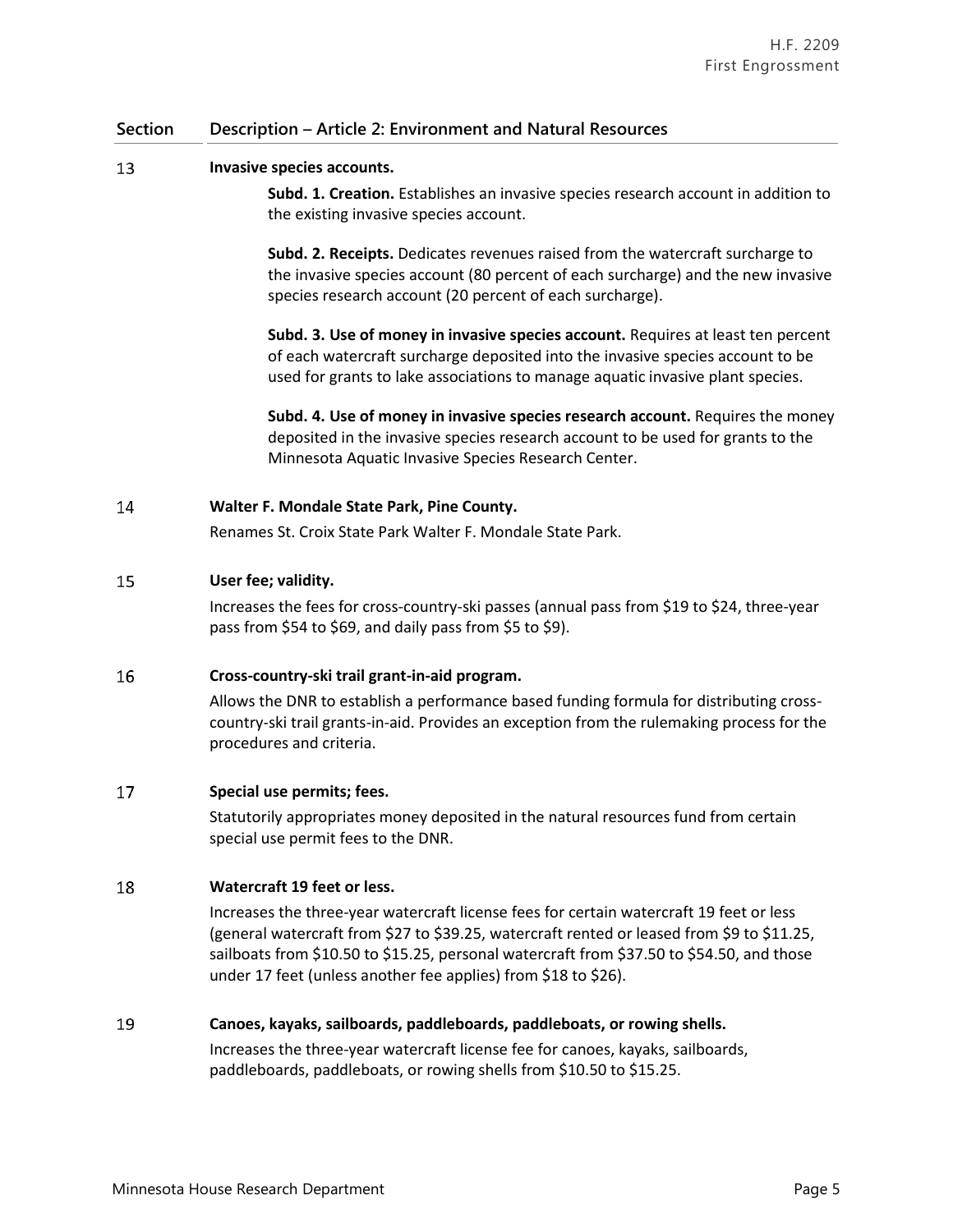#### 20 **Watercraft over 19 feet.**

Increases the three-year watercraft license fees for watercraft over 19 feet, including increasing the fee for those over 19 feet but under 26 feet from \$45 to \$65.25, those 26 feet but under 40 feet from \$67.50 to \$98, and those over 40 feet from \$90 to \$130.50.

#### 21 **Watercraft over 19 feet for hire.**

Increases the three-year watercraft license fee for watercraft over 19 feet used for hire with an operator from \$75 to \$108.75.

#### 22 **Watercraft used by nonprofit organization or homestead resort.**

Establishes a new watercraft license fee category for watercraft owned and used by a homestead resort that contains ten rental units or less when the watercraft stays on a single water body. The watercraft licensing fees would be the same as existing watercraft license fees prior to the increases provided in sections 13 to 16. The fee for watercraft used by a nonprofit for teaching boat and water safety would also remain unchanged.

#### 23 **Dealer's license.**

Increases the fee for a watercraft dealer's license from \$67.50 to \$98.

#### 24 **Watercraft surcharge.**

Increases the watercraft surcharge from \$5 to \$20, except for watercraft owned by certain nonprofits and homestead resorts, where the fee would remain unchanged at \$5.

#### 25 **Written consent.**

Requires a person harvesting/possessing more than 50 spruce or birch stems/branches to receive written consent from the owner of the land the materials were taken from.

#### 26 **Transportation requirements.**

Technical (related to the new decorative materials buyer license).

#### 27 **Decorative materials buyer.**

Establishes a decorative materials buyer's license required for those buying more than 100 pounds of decorative boughs, 50 spruce stems/branches, or 50 birch stems/branches. Sets the license fee at \$25. Currently those buying 100 pounds of decorative boughs must have a permit from the DNR. Renames the forest bough account as the special forest products account.

#### 28 **Private lands.**

Reduces the minimum number on seedlings/cuttings that must be in a lot sold by the DNR for private sale from 500 to 250.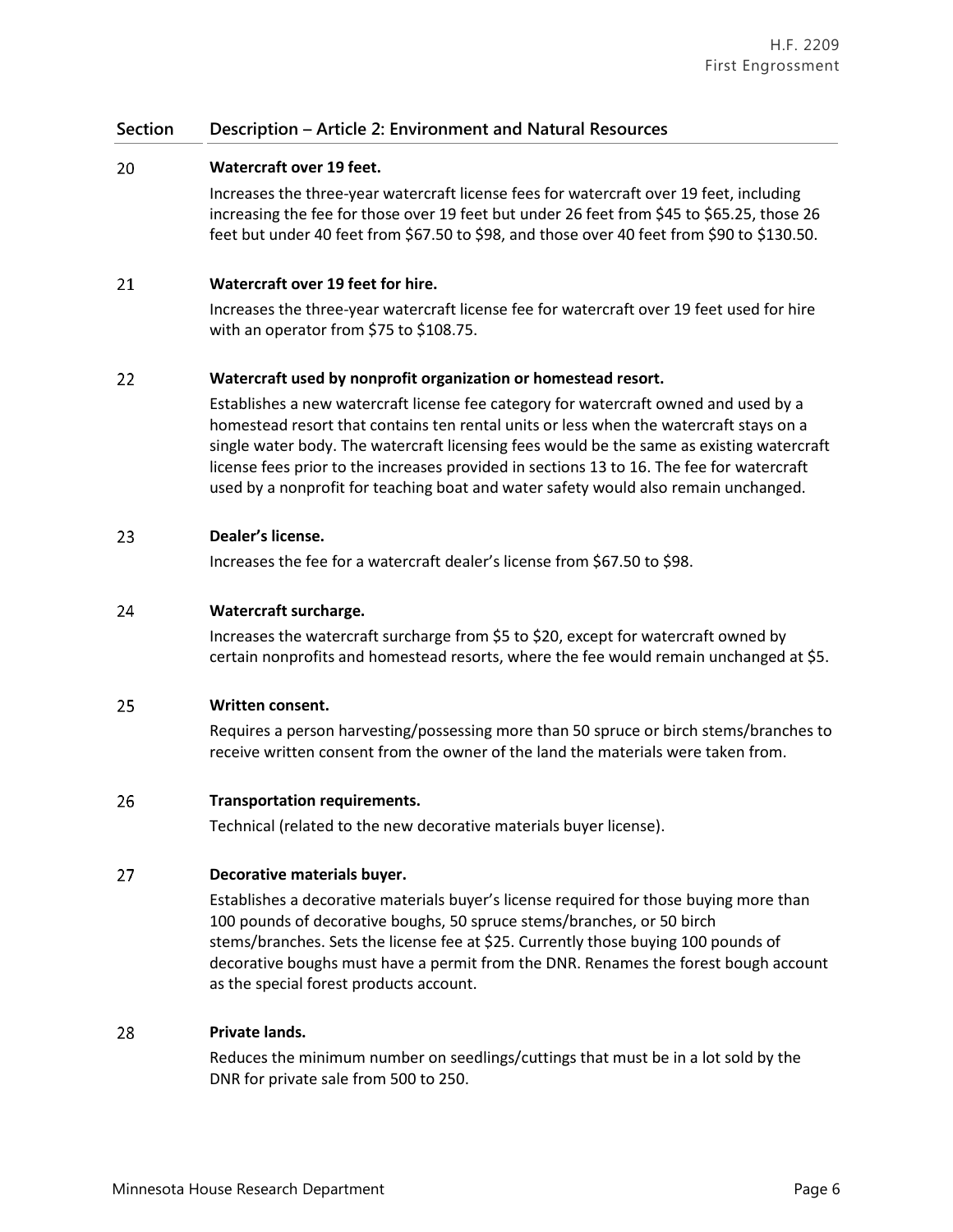#### 29 **Forest carbon sequestration goal.**

Establishes a state goal to plant 1,000,000 trees each year for the next four fiscal years (2020-2023) to provide additional carbon sequestration and improve forest health.

#### 30 **Special forest products.**

Establishes a definition of "special forest products" for purposes of the decorative materials buyer license provisions.

#### 31 **Special use and product permit.**

Technical (related to the new decorative materials buyer license).

#### 32 **Compensating PSF lands.**

Requires that the PSF be compensated when revenue generation of school trust lands are diminished by management practices or prohibited by policy or designations as determined by the commissioner. States that to compensate the land**,** the DNR may exchange the lands for other lands**,** lease/provide rental payments, or condemn the land with payment going to the fund. Under current law, the DNR may use condemnation or do exchanges. Establishes provisions applicable when the lands are leased.

#### 33 **Lease terms.**

Allows the DNR to lease DNR administered lands for purposes of compensating the PSF as provided under the previous section.

#### 34 **Game fish.**

Modifies the definition of "game fish" to use the scientific names for the fish and adds burbot and cisco to the list of game fish which are removed from the definition of "rough fish" in the next section.

#### 35 **Rough fish.**

Removes burbot and cisco from the definition of rough fish.

#### 36 **Game and fish annual reports.**

Technical (related to changes to the walk-in access program).

#### 37 **Citizen oversight committees.**

Extends the DNR's game and fish fund Fisheries Oversight Committee, Wildlife Oversight Committee, and the Budget Oversight Committee by five years, until June 30, 2025.

#### 38 **Deer license surcharges.**

Technical (related to changes to the walk-in access program).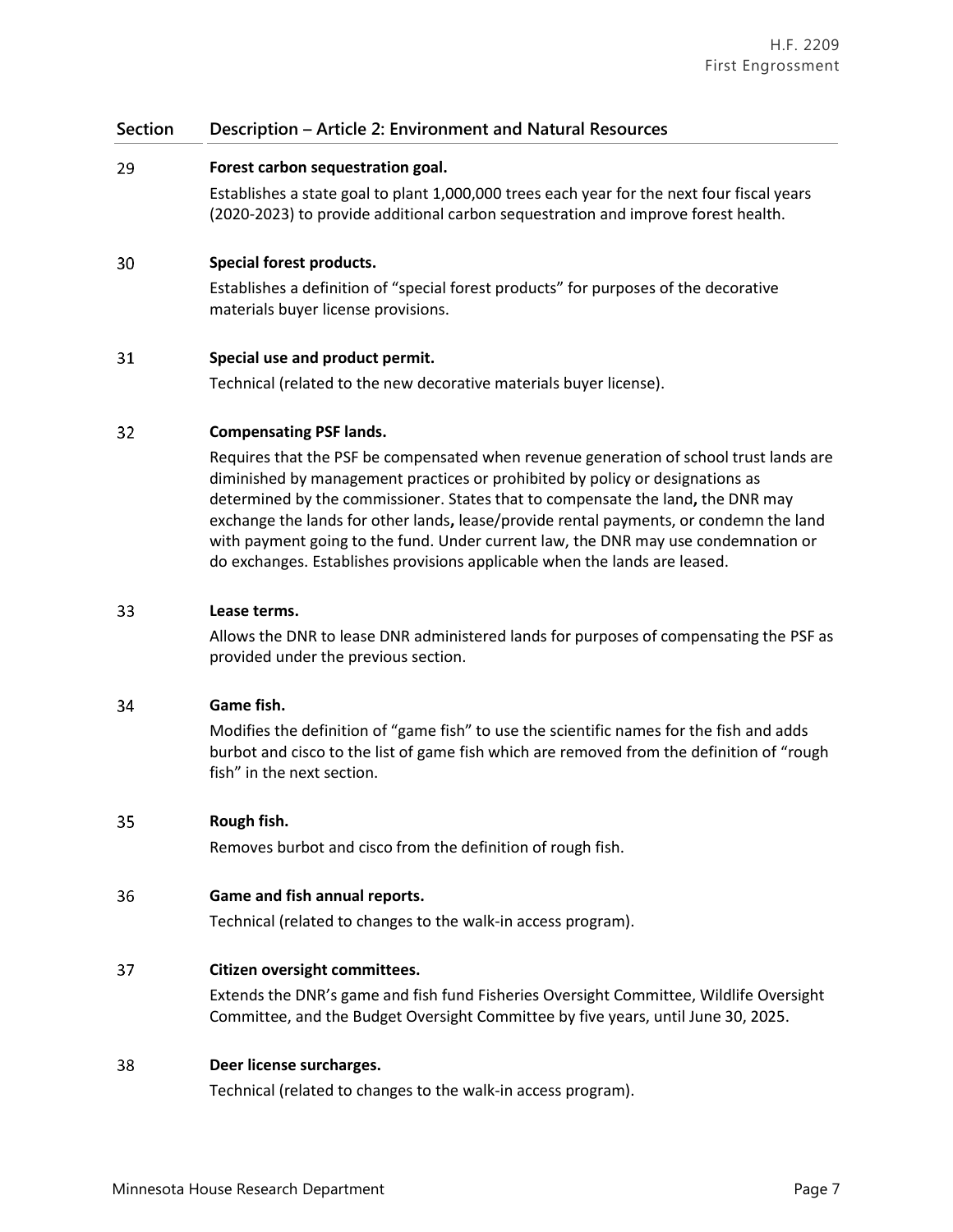#### 39 **Deer, bear, and lifetime licenses.**

Increases the amount of money from the sale of resident and nonresident adult deer hunting licenses that is deposited in the deer management account from \$2 to \$16 and renames the emergency deer feeding and wild Cervidae health-management account to the wild Cervidae health-management account and removes emergency deer feeding from the list of what the account may be used for.

#### 40 **Walk-in access program.**

Modifies the walk-in access program so that lands not otherwise open to the public for hunting are eligible, rather than only private lands as currently eligible. Removes the requirement that a person have a walk-in access hunter validation in order to hunt private lands enrolled in the walk-in access program.

#### 41 **Insecticides in wildlife management areas.**

Prohibits a person from using a product that contains an insecticide from the neonicotinoid class of insecticides in a wildlife management area (WMA).

#### 42 **Owner responsibility; penalty amount.**

States that penalties for an owner of a dog who pursues big game do not apply to a person using a dog in compliance with the new provisions allowing leashed dogs to track big game established in section 50.

#### 43 **Application deadline.**

States that applications under the game and fish statutes must be postmarked or be received by 4:30 pm on the date they are due.

#### 44 **Deer license surcharge.**

Removes a provision allowing a person to donate \$1, \$3, or \$5 for the walk-in access program when purchasing a deer license.

#### 45 **Small-game surcharge.**

Removes a provision allowing a person to donate \$1, \$3, or \$5 for the walk-in access program when purchasing a small game license. Technical correction to exempt certain small game licenses from the small game license surcharge.

#### 46 **Turtle license.**

Eliminates the turtle seller's license fee and turtle seller's apprentice license fee.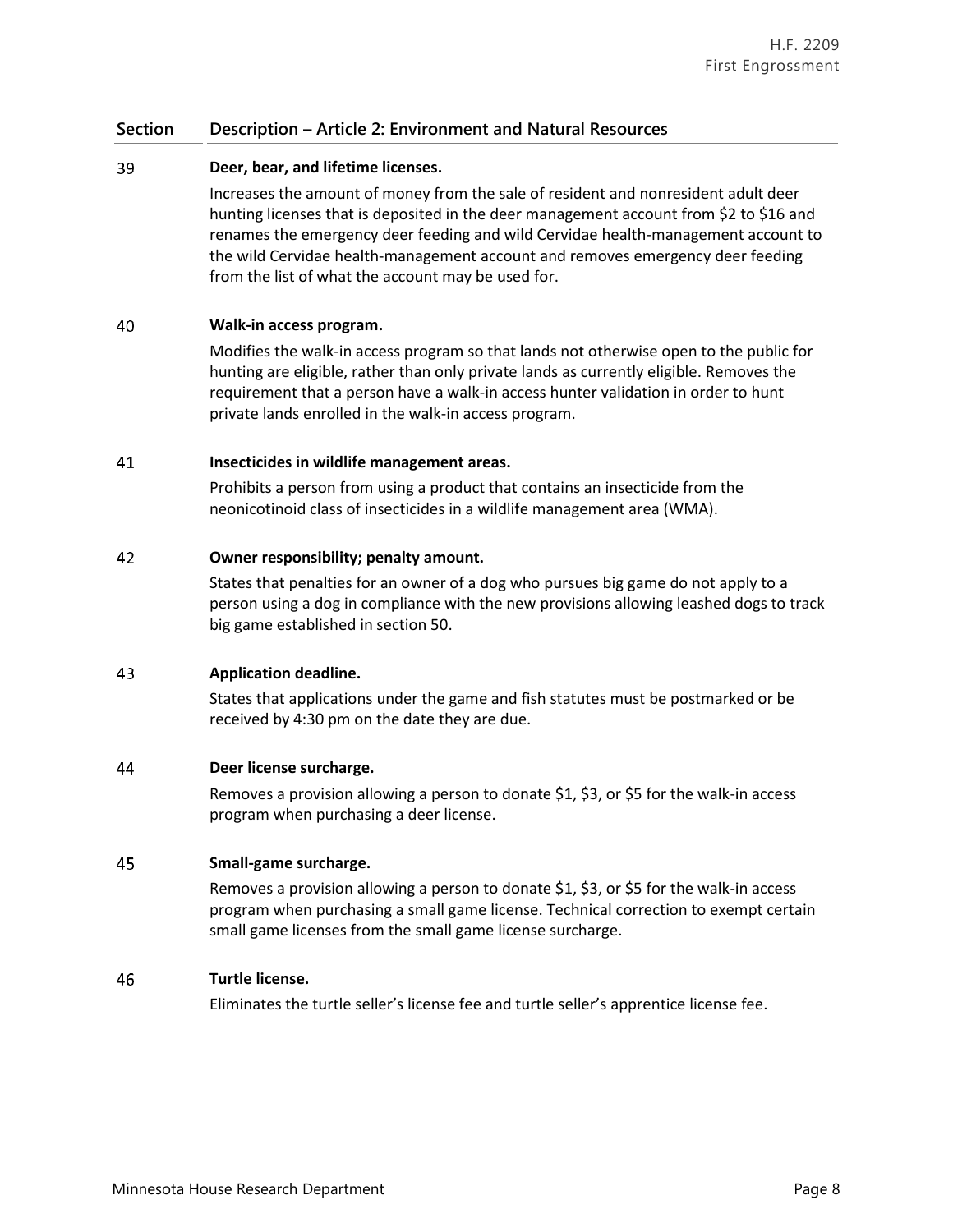#### 47 **Dogs pursuing big game.**

States that provisions allowing a person to kill a dog wounding, killing, or pursuing big game during certain times do not apply to a dog used in compliance with the new provisions allowing leashed dogs to track big game established in section 50.

#### 48 **Exceptions.**

Provides exceptions from the ban on using artificial lights while hunting to allow a person to use a handheld artificial light: (1) while possessing a firearm when tracking a wounded or dead bear in compliance with the new leashed dog provisions; and (2) to track a wounded or dead deer in compliance with the new leashed dog provisions. Provides a definition of "handheld artificial light" for purposes of the provision as "an artificial light that is carried in the hand or attached to the person."

#### 49 **Using dogs and horses to take big game prohibited.**

Provides an exception from the ban on using a dog or horse to take big game for the new provision allowing the use of leashed dogs to track big game.

#### 50 **Using dogs to locate wounded deer or bear.**

**Subd. 1. Using dogs allowed.** Allows a person to use a dog to locate and retrieve a wounded deer or bear only as provided in this section.

**Subd. 2. Requirements for hunters and handlers.** Requires hunters using a dog to track wounded deer or bear to have a valid hunting license to take the deer or bear. If using a dog handler, the handler must have a license or be accompanied by a licensed hunter. Requires the hunter and any dog handler to be on foot and wear blaze orange or blaze pink and requires any light used to be a handheld artificial light as defined in section 12.

**Subd. 3. Requirements for dogs.** Requires dogs used under this section to be accompanied by the hunter and any handler until the bear or deer is located. The dog must be physically controlled and on a leash at all times and the leash must not exceed 30 feet. Requires the dog owner's information to be on the dog. States that the hunter and any handler are jointly responsible for the dog. States that violations of this subdivision are subject to the misdemeanor penalties and license revocations and restrictions applicable to those violating game and fish laws.

**Subd. 4. Additional requirements.** States that the state trespass laws apply including all requirements to gain permission to enter private or public property. Allows the use of dogs outside of the legal shooting hours or open season, but it must be reported to the local conservation officer.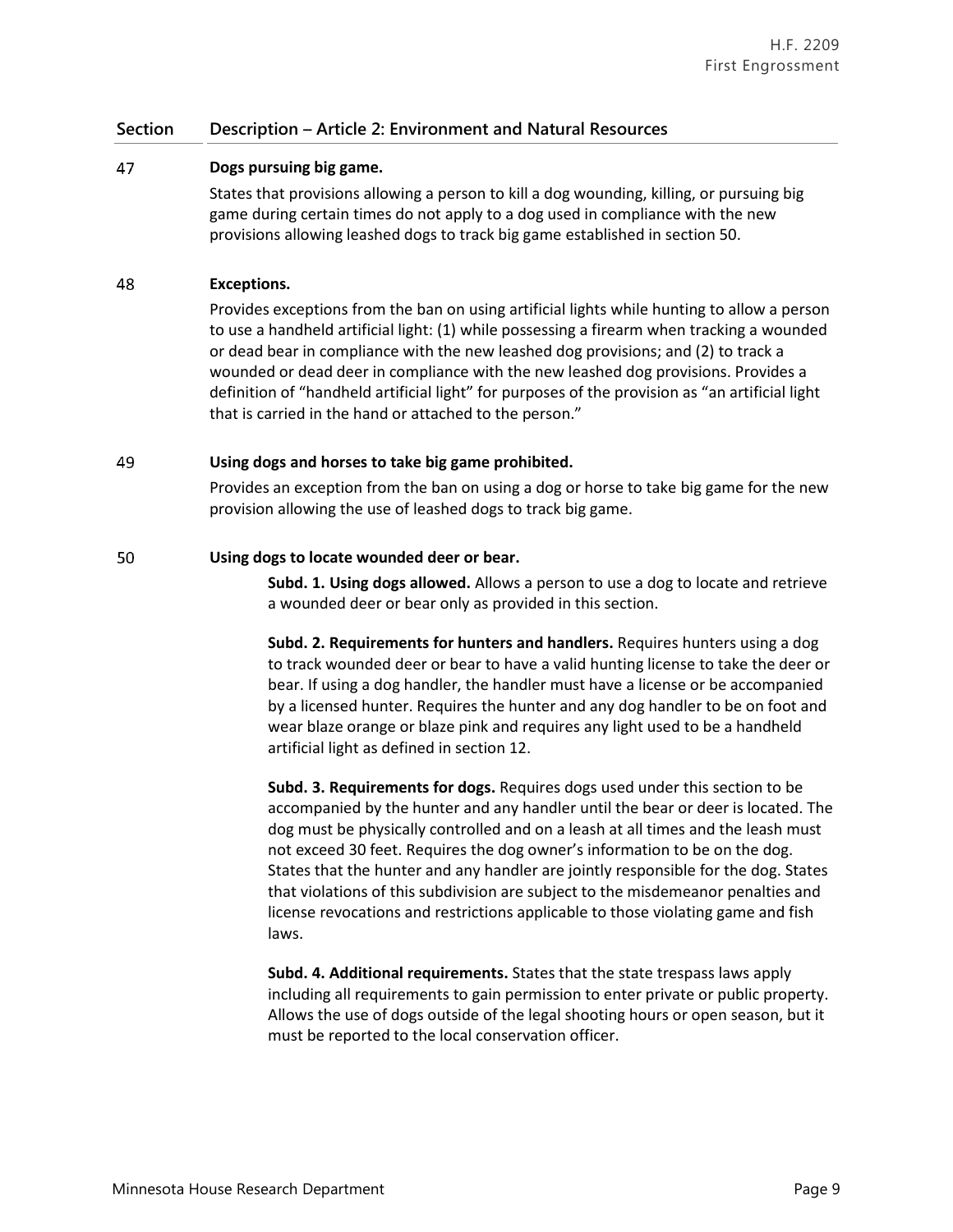#### 51 **Taking animals causing damage.**

Requires traps used to take certain animals causing damage to be tagged with the landowner's name and telephone number, or when placed by an agent of the landowner, the agent's information. Requires the removal or destruction of beaver dams to be done in compliance with new provisions established in the next section.

#### 52 **Removing beaver dams; agreement by landowner.**

Allows a person to remove or destroy a beaver dam from the person's property unless the removal/destruction of the dam would change or diminish the historical water levels, course, current, or cross section of public waters, or when a public waters work permit is otherwise required. Prohibits a person from removing/destroying a beaver dam on public property or someone else's without permission. Allows a person to petition a district court for relief if they fail to get the property owner's permission.

#### 53 **Government units.**

Allows any government unit to kill beaver causing damage and remove or destroy any associated beaver lodge or dams subject to existing permit requirements and the new provisions established in the previous section.

#### 54 **Permits and notice; requirements.**

Modifies special permit and notification requirements for road authorities and government units when killing beaver to only require permits when taking a beaver two weeks before or after the trapping season for beaver.

#### 55 **Beaver control programs.**

Conforming change needed due to the provision allowing all government units to kill beavers causing damage.

#### 56 **Tagging requirements for traps.**

Requires traps used as part of a beaver control program implemented by a government unit to be tagged with the name and telephone number of the government unit, and, if applicable, any third-party contractor's information.

#### 57 **Nontoxic shot required for taking small game in certain areas.**

Requires the use of nontoxic shot when hunting small game, rails, or common snipe on wildlife management areas in the farmland zone.

#### 58 **Taking turtles; requirements.**

Prohibits turtles taken from the wild from being sold and makes other conforming changes needed due to the elimination of the turtle seller's license.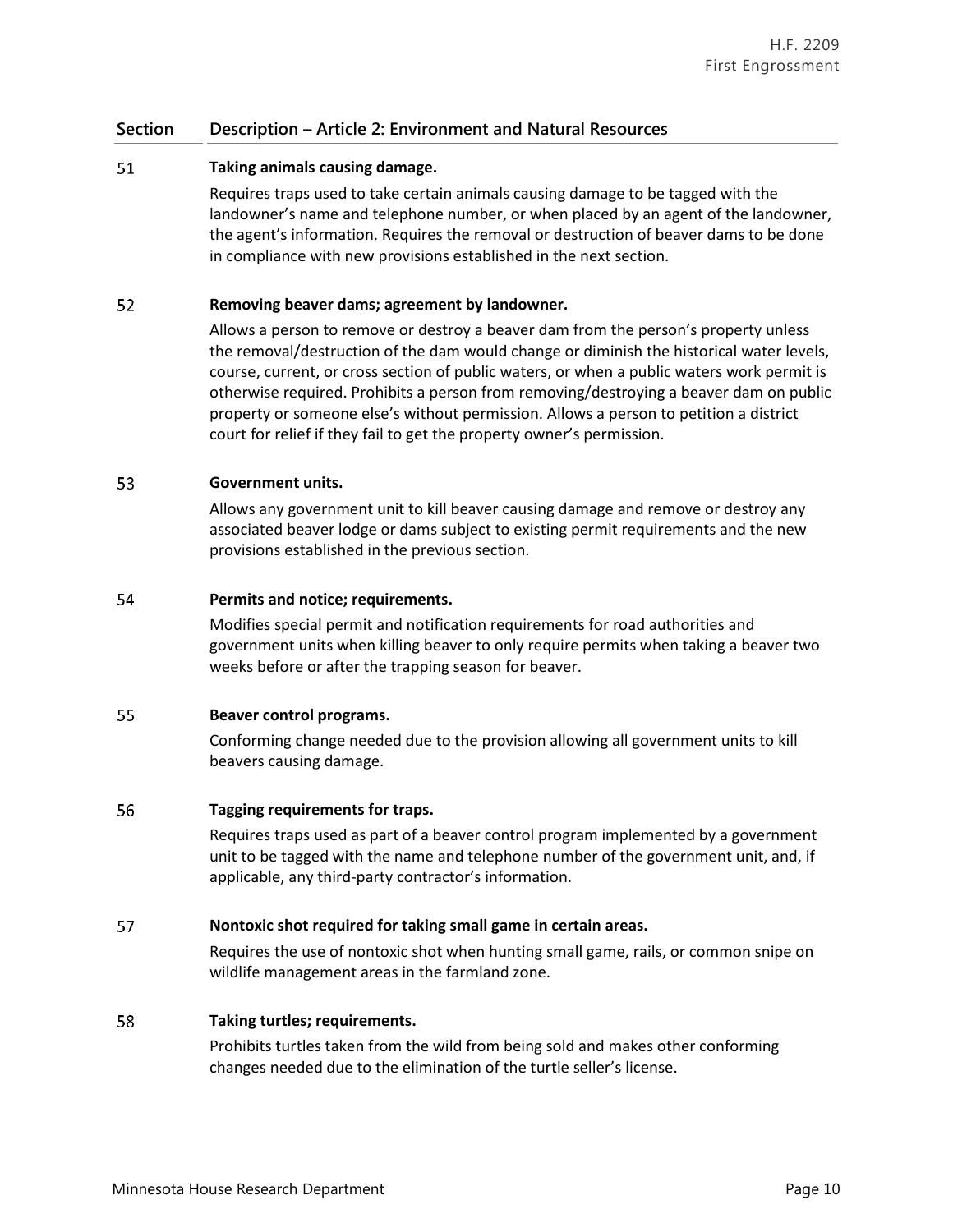#### 59 **License exemptions.**

Modifies exemptions from the recreational turtle license requirements to conform to the removal of the turtle seller's license and expands an exemption for those participating in nonprofit turtle races for youth. Provides an exemption from licensing requirements for a person with an aquatic farm license with a turtle endorsement or private fish hatchery license with a turtle endorsement.

#### 60 **Taking; methods prohibited.**

Updates the prohibited methods of taking turtles to conform to the removal of the turtle seller's license.

#### 61 **Conservation materials containing plastics.**

**Subd. 1. Identifying and listing.** Requires BWSR to identify materials used in conservation and bioengineering projects that contain plastic that are likely to be used in state-funded streambank stabilization projects, determine if there are feasible alternatives that do not contain plastic, and list those that have feasible alternatives as ineligible for state funding on the board's website.

**Subd. 2. Prohibition.** Beginning January 1, 2022, prohibits a person from purchasing a material listed by BWSR in the previous subdivision with state funds or using it in a project funded with state funds.

#### 62 **Conditions to affect public waters.**

Allows contractors and others to submit required landowner statements for work done in public waters electronically.

#### 63 **Form for compliance.**

Conforming change (related to the previous section).

64 **Applications for groundwater appropriations; preliminary well-construction approval.** Allows the DNR to provide preliminary well construction approval notices electronically.

#### 65 **Permit application and notification fees.**

Increases the permit application fee to construct or repair a dam subject to a dam safety inspection, work in public waters, or to divert waters for mining to at least \$300 but no more than \$3,000.

#### 66 **Hearing notice.**

Allows the DNR to send required water permit hearing notice summaries electronically to counties and other local governments.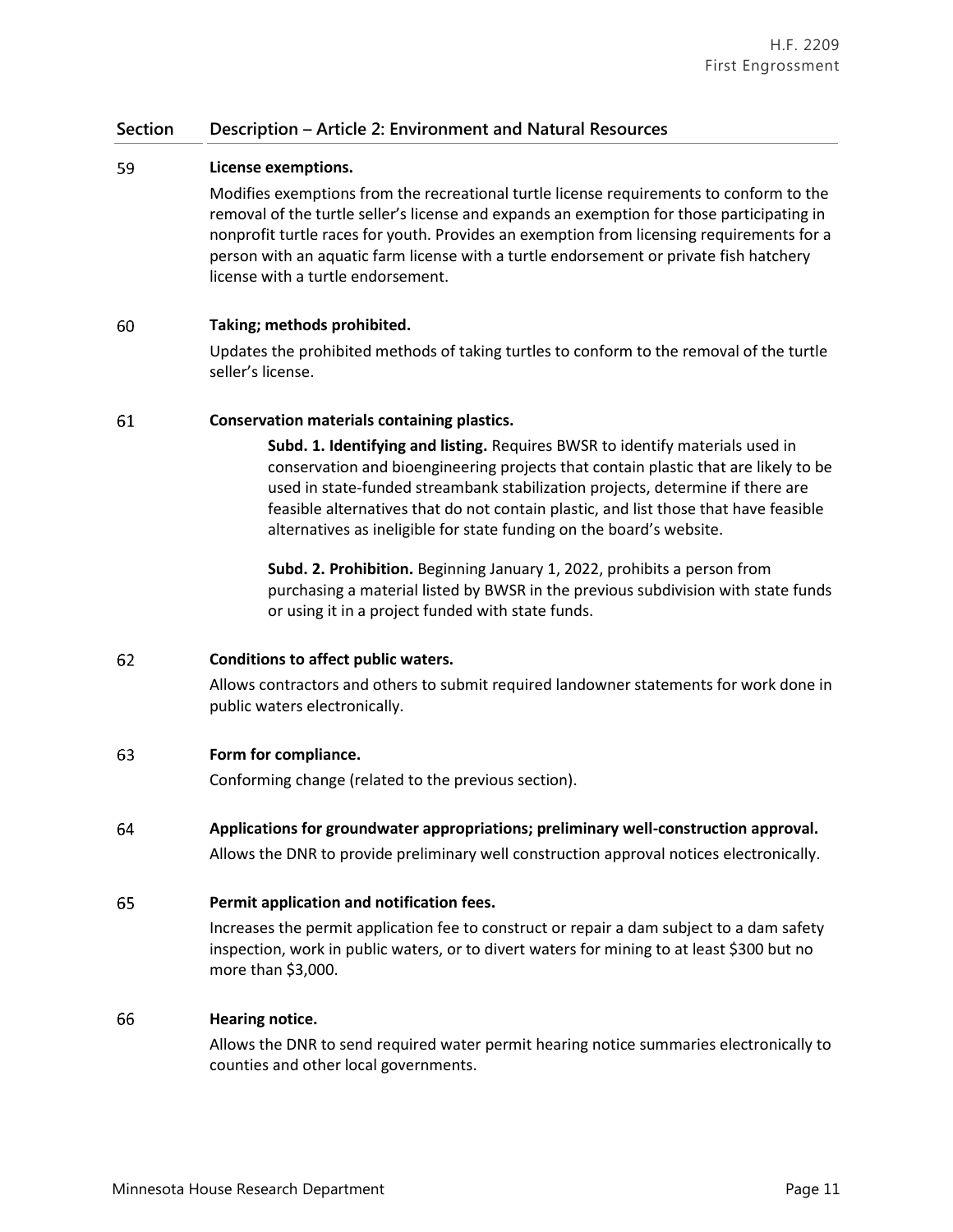#### 67 **Demand for hearing.**

Conforming change (related to the previous section).

#### 68 **Notice of permit order.**

Allows the DNR to submit electronic copies of public water work permit orders following a hearing to interested parties.

#### 69 **Temporary drawdown of public waters.**

Allows the DNR to send hearing notices for temporary drawdowns of public waters electronically to counties and other local governments.

#### 70 **Invasive aquatic plant management permit.**

Allows notification of landowners regarding invasive aquatic plant management permit activities to be done electronically.

#### 71 **Carpet products; stewardship program; stewardship plan.**

Requires carpet producers selling their product in Minnesota to participate in a carpet product stewardship program to collect and recycle used carpet. A similar "product stewardship" model is currently being used in the state for electronic waste and used paint.

#### 72 **Report to the legislature.**

Requires the PCA to report to the legislature on the implementation of the carpet product stewardship program established in the previous section.

#### 73 **Application requirements.**

Modifies application requirements for PCA's financial assistance program for solid waste projects to include analysis of whether the proposed facility displaces capacity of existing facilities and how it conforms with existing statutes encouraging private ownership of solid waste facilities.

#### 74 **Waste tire facilities operating outdoors; financial qualifications.**

**Subd. 1. Definitions.** Defines terms for purposes of the section.

**Subd. 2. Application; financial qualification.** Lists information that must be part of a permit application for a waste tire facility operating outdoors, including a demonstration of the financial qualification of the applicant to design, construct, operate, maintain, and close a waste tire facility, and cost estimates for each of these project phases.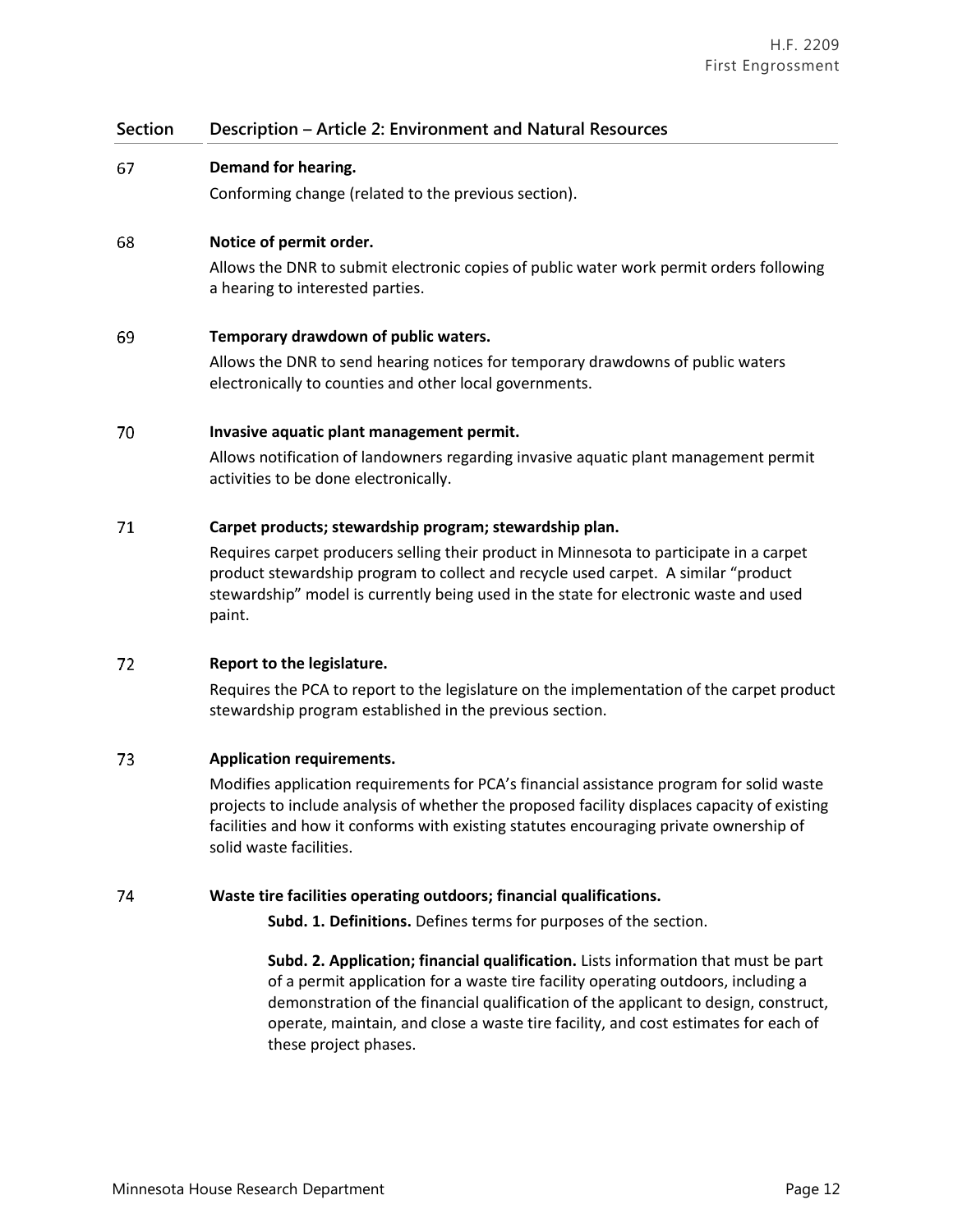**Subd. 3. Financial qualification review.** Authorizes the PCA commissioner to send an applicant's financial qualification information to the state auditor, who will determine whether the filing meets the requirements of this section.

**Subd. 4. Changes affecting financial qualification.** Requires a permit holder to maintain financial qualification in order to continue to hold a permit. A permit holder must notify the commissioner within 30 days of any significant change in the identity or the assets of the person or structure of the business that holds the permit or owns and operates the facility. A change is considered significant if it would alter the identity or otherwise affect the financial qualification of the owner, operator, or permit owner. The commissioner may, as a result of the changes, require a permit holder to reestablish financial qualifications, revoke a permit, or require a new permit to be issued.

**Subd. 5. Application.** Specifies that the financial requirements of this section apply only to the first ten years of operation of a waste tire facility, and exempts political subdivisions operating a waste tire facility from the provisions of this section.

#### 75 **Natural resources damages account.**

Statutorily creates the natural resources damages account used by the PCA and DNR for purposes of tracking money received from certain natural resource damages related settlements and other actions. Requires the DNR to submit work plans to the commissioner of management and budget on how the funds are spent (similar to current practice). Requires the DNR to report to the legislature by November 1 each year on the expenditures from the account.

#### 76 **Closed landfill investment fund.**

Clarifies that the closed landfill investment fund (CLIF) is statutorily appropriated to the commissioner of the PCA.

#### 77 **Pollution Control Agency; creation of powers.**

Reinstates the Minnesota Pollution Control Agency (MPCA) Citizens Board which was eliminated in 2015.

**Subd. 1. Creation.** Recreates the MPCA Citizens Board with its original structure.

**Subd. 2a. Terms, compensation, removal, vacancies.** Provides for the terms, compensation, removal of members and filling of vacancies as originally provided.

**Subd. 3a. Membership.** Establishes membership requirements as originally required.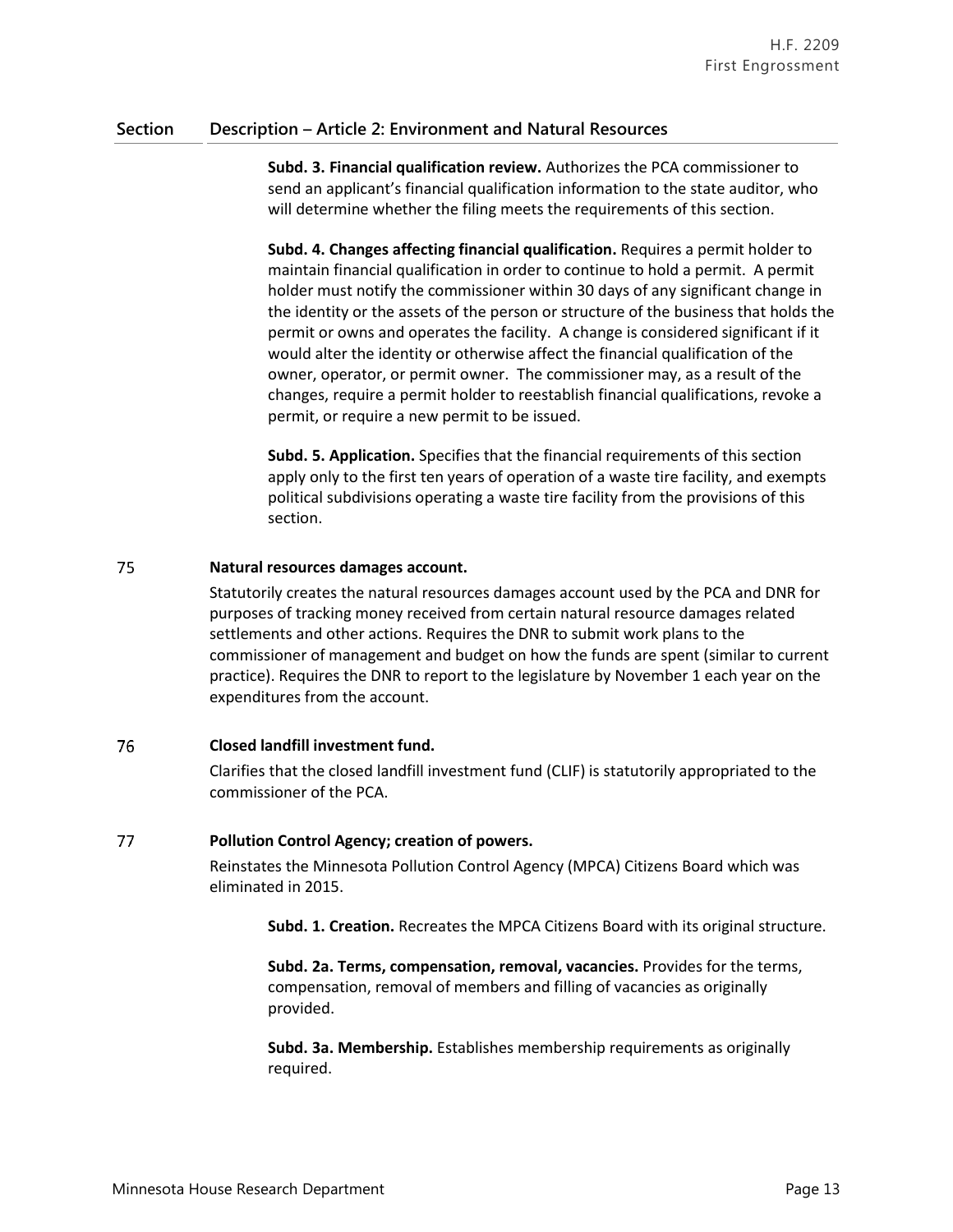**Subd. 4a. Chair.** Requires the commissioner to serve as chair as originally required.

**Subd. 5. Agency successor to commission.** Vests authorities in the MPCA rather than the commissioner as originally provided.

**Subd. 6a. Required decisions.** Requires the board to make final decisions on certain matters it was originally required to decide, including the petition for preparing an environmental assessment worksheet (EAW) if requested, the need for an EIS under certain circumstances, and issuance/modification/revocation of certain permits.

**Subd. 7a. Additional decisions.** Allows the commissioner to request the board to make additional decisions or provide advice as originally allowed.

**Subd. 8a. Other actions.** Provides that other actions not specifically within the authority of the commissioner be made by the board under certain conditions as originally provided.

**Subd. 9a. Informing public.** Requires the commissioner to inform the public about their rights to request the board to make decisions and other information as originally required.

**Subd. 11. Changing decisions.** Prohibits the board from reopening, rescinding, or reversing its decision except under certain conditions as originally provided.

#### **Office.** 78

Conforming change (related to the reinstatement of the MPCA Citizens Board).

#### 79 **Mission; efficiency.**

Conforming change (related to the reinstatement of the MPCA Citizens Board).

#### 80 **Creation.**

Technical change (related to the establishment of the natural resources damages account).

#### 81 **Revenues.**

Technical change (related to the establishment of the natural resources damages account).

#### 82 **Natural resources damages account.**

Adds the natural resources damages account to the list of accounts in the remediation fund.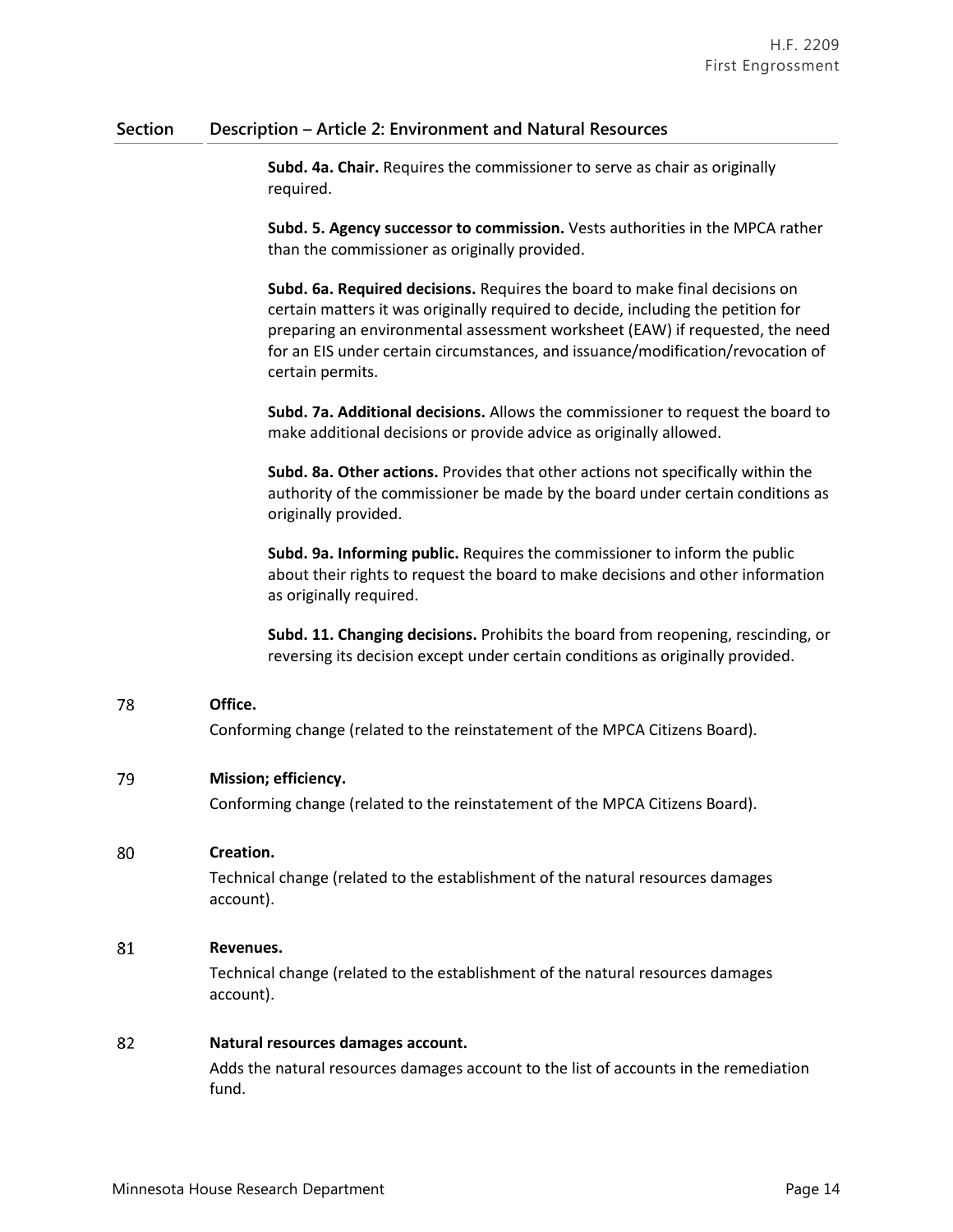#### 83 **Salt applicators; voluntary certification program.**

**Subd. 1. Definitions.** Provides a definition of "certified commercial applicator," "commercial applicator," "deicer," and "owner" for purposes of the new voluntary certification program established in this bill.

**Subd. 2. Voluntary certification program; best management practices.** Requires the PCA to develop a training program promoting best management practices for snow and ice removal and deicer application. Allows commercial applicators of deicers that successfully complete the program and pass an exam to become certified. Requires the PCA to provide additional training for those renewing their certifications. Requires the initial training to be conducted at locations statewide and allows the recertification training to be done online. Requires the PCA to post best management practices and a list of certified applicators on the agency's website. Allows the PCA to charge up to \$350 for the training and certification.

**Subd. 3. Liability.** Provides certain liability protection for a certified applicator, or the owner/lessee of land maintained by a certified applicator using the best management practices. States that the liability protections do not apply under certain conditions.

**Subd. 4. Record keeping.** Requires a certified commercial applicator to keep records, including copies of winter maintenance assessment tool requirements and certain treatment and condition records for at least six years.

**Subd. 5. Penalty.** Allows the PCA to revoke or decline to renew a certification of an applicator who violates this section or rules adopted under this section.

**Subd. 6. Relation to other law.** States that nothing in this section affects existing municipal liability.

**Subd. 7. Reporting required.** Requires a certified commercial applicator to submit annual reports to the PCA on the amounts and types of deicers used in the previous calendar year.

**Subd. 8. Expiration.** States that the section expires August 2, 2026.

#### 84 **Minnesota Outdoor Recreation Office.**

**Subd. 1. Office established.** Establishes the Minnesota Outdoor Recreation Office within Explore Minnesota Tourism and requires the governor to appoint a director for the office.

**Subd. 2. Duties.** Establishes the purpose of the office, including working toward equitable access to the outdoors, coordinating outdoor recreation policy and management, assisting in promoting and marketing outdoor recreation events, and recruiting and growing outdoor recreation businesses.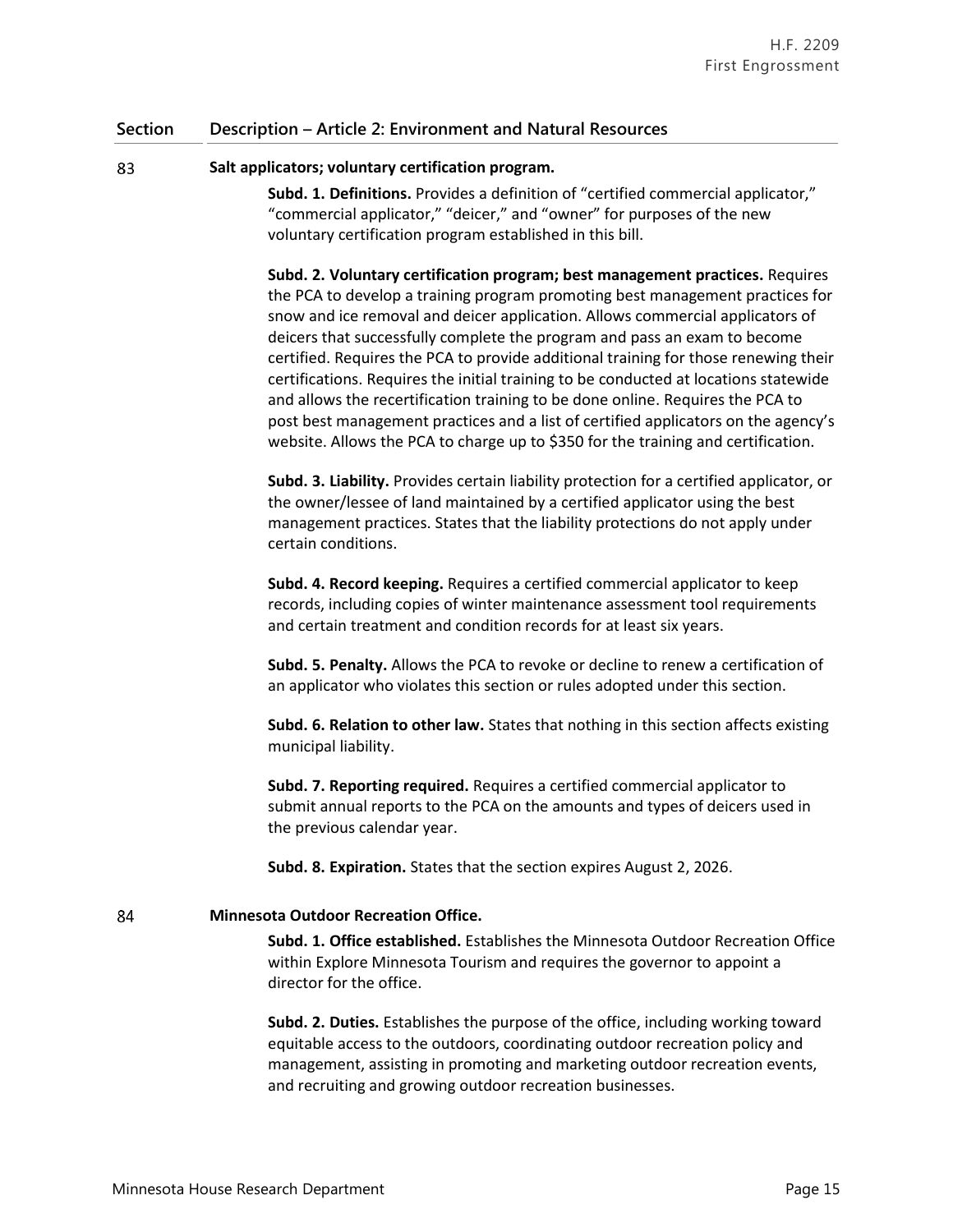**Subd. 3. Account; donations.** Allows the director to receive gifts and grants for purposes of the office and appropriates the money received to the director for those purposes.

**Subd. 4. Strategic plan.** Requires the director to submit a strategic plan to the legislature and develop the plan in consultation with the Explore Minnesota Tourism Council, certain agencies and legislators.

**Subd. 5. Consultation and cooperation.** Requires the director to consult with the Explore Minnesota Tourism Council. Requires the Departments of Natural Resources, Health, Transportation, and Employment and Economic Development to coordinate with the office.

**Subd. 6. Report.** Requires the office to submit an annual report to the legislature.

**Subd. 7. Regulatory authority.** States that nothing in the section supplants or impacts the regulatory authority of other state agencies.

#### 85 **Appointment.**

Requires the DNR to provide human resources, payroll, accounting, and other administrative services to the school trust lands director.

#### 86 **Flame-retardant chemicals; prohibition.**

**Subd. 1. Definitions.** Changes a term used in this section, from upholstered residential furniture to upholstered furniture, and expands the definition to mean all furniture with padding, coverings, and cushions, not just this furniture intended for use in homes or places of lodging. Also defines "PFAS" as perfluoroalkyl and polyfluoroalkyl substances, and "residential or business textile" as covering on windows, walls, or floors, including carpeting or carpet padding.

**Subd. 2. Flame-retardant chemicals; prohibition.** Beginning July 1, 2020, prohibits manufacturers from selling, distributing, or offering for sale mattresses and residential or business textiles on which certain flame-retardant chemicals are used in amounts greater than 1,000 parts per million. Also strikes a list of specific flame-retardant chemicals that are prohibited, and instead prohibits any halogenated, phosphorus-based, nitrogen-based, or nanoscale flame retardants in amounts greater than 1,000 parts per million on upholstered furniture, residential or business textiles, or mattresses.

Beginning July 1, 2021, prohibits retailers from selling these products or offering them for sale.

**Subd. 3. Flame-retardant chemicals; replacement chemicals.** No changes to this subdivision.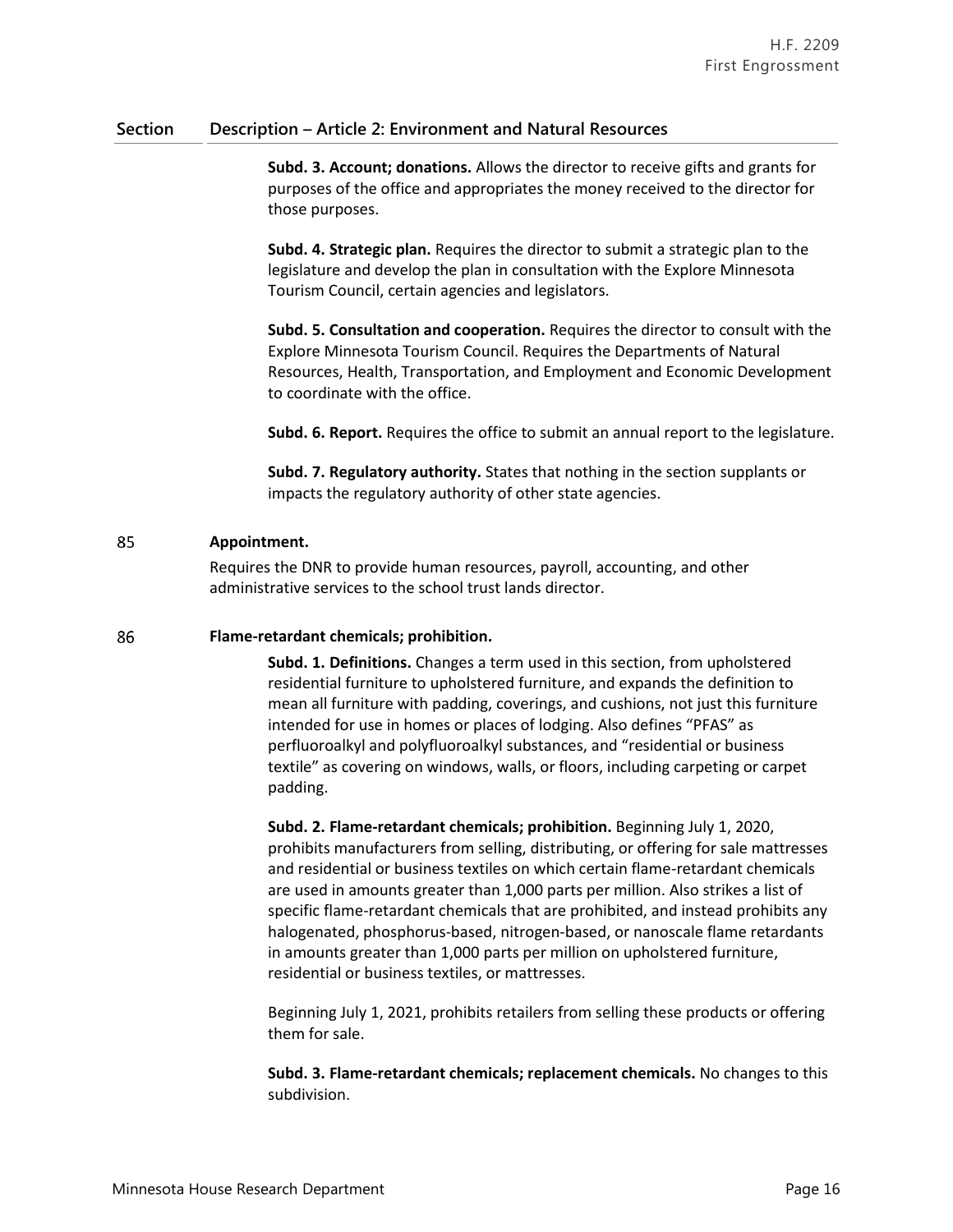**Subd. 4. Firefighting foam.** Beginning July 1, 2020, restricts the sale or distribution of certain firefighting foam that contains intentionally added PFAS to sales/distributions to oil refineries, oil and petroleum terminals, and airports only.

**Subd. 5. Training exercises.** Prohibits the use of class B firefighting foam that contains intentionally added PFAS.

**Subd. 6. Enforcement.** Directs the commissioner of the Pollution Control Agency to enforce this section, in coordination with the commissioners of commerce and health.

#### 87 **Rules; silica sand.**

Removes a provision passed in 2013 that required the DNR to adopt rules governing the reclamation of silica sand mines and instead requires the DNR to publish a model ordinance in the State Register.

#### 88 **Stamp design; rule amendment.**

Requires the commissioner of natural resources to amend DNR rules to allow stamp design contest entries to be created using nonphotographic digital media and require a person entering a stamp design contest to list all media used in creating the entry. Allows the commissioner to use the good cause exemption from the state's rulemaking procedure to amend the rules.

#### 89 **Turtle seller's licenses; transfer and renewal.**

Prohibits the DNR from renewing or transferring turtle seller's licenses.

#### 90 **Chronic wasting disease adopt-a-dumpster program; deer carcass handling guidelines.**

Requires the DNR to establish an adopt-a-dumpster program to provide dumpsters for disposing deer carcasses in areas where chronic wasting disease (CWD) has been detected. Requires the DNR, in consultation with the commissioners of health and the PCA, to develop guidelines for hunters, solid waste haulers and facilities, taxidermists, and meat processors to prevent the spread of CWD and protect human health. Requires the commissioner to submit a report to the legislature.

#### 91 **Revisor instruction.**

Requires the revisor to: recode the Walter F. Mondale State Park statute (formerly the St. Croix State Park statute) and include the history of the old statute underneath the new one, assign the priority order of the MLCAT payback after any special education aid payback passed in the 2019 legislative session, and to replace a statute being repealed in the next section related to PSF compensation with a new one established in the bill.